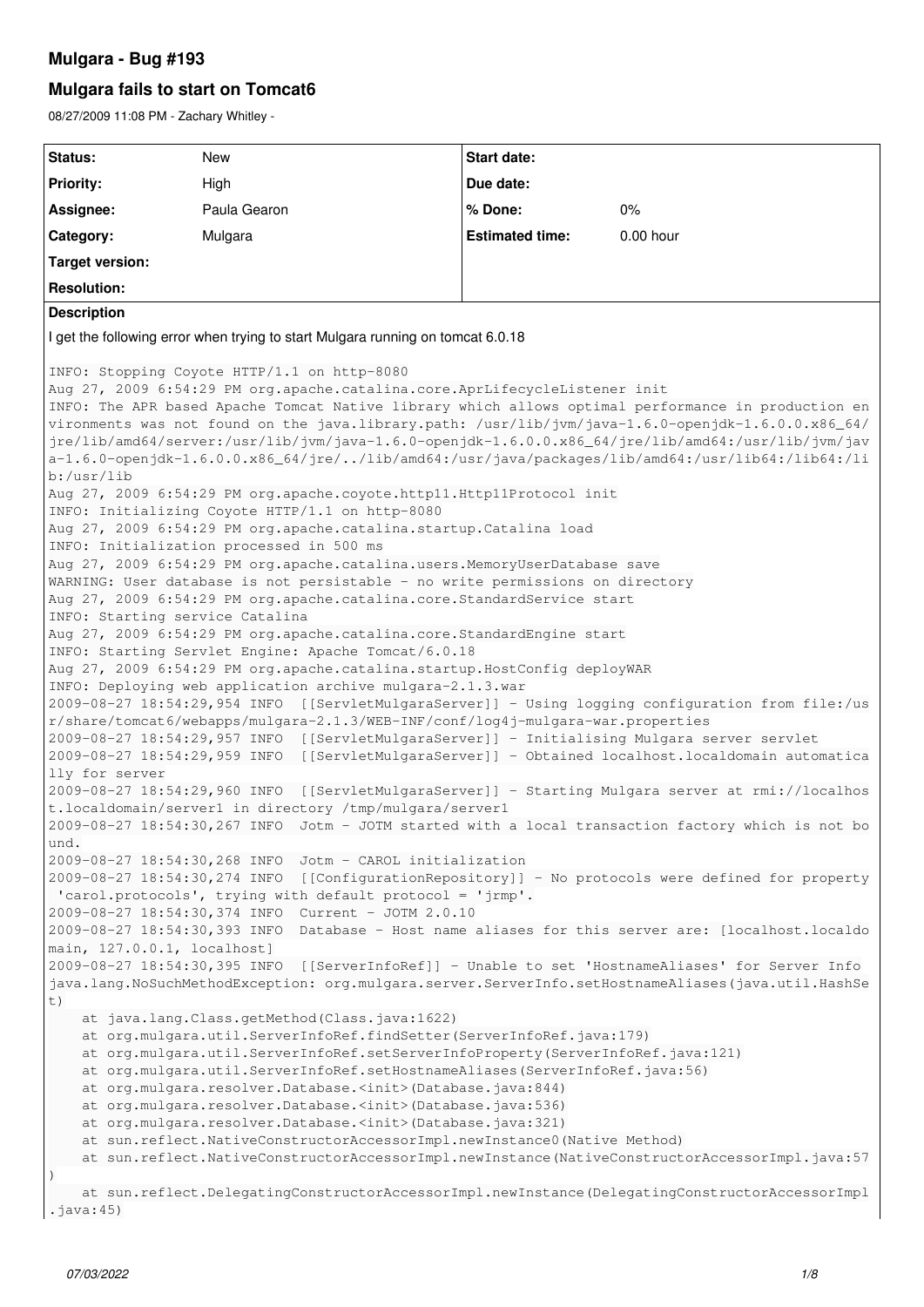```
    at java.lang.reflect.Constructor.newInstance(Constructor.java:532)
        at org.mulgara.server.SessionFactoryFactory.getTripleStoreImplementation(SessionFactoryFactory
.java:177)
        at org.mulgara.server.SessionFactoryFactory.newSessionFactory(SessionFactoryFactory.java:231)
        at org.mulgara.server.ServletMulgaraServer.createDatabase(ServletMulgaraServer.java:324)
        at org.mulgara.server.ServletMulgaraServer.init(ServletMulgaraServer.java:163)
        at javax.servlet.GenericServlet.init(GenericServlet.java:212)
        at org.apache.catalina.core.StandardWrapper.loadServlet(StandardWrapper.java:1172)
        at org.apache.catalina.core.StandardWrapper.load(StandardWrapper.java:992)
        at org.apache.catalina.core.StandardContext.loadOnStartup(StandardContext.java:4058)
        at org.apache.catalina.core.StandardContext.start(StandardContext.java:4371)
        at org.apache.catalina.core.ContainerBase.addChildInternal(ContainerBase.java:791)
        at org.apache.catalina.core.ContainerBase.addChild(ContainerBase.java:771)
        at org.apache.catalina.core.StandardHost.addChild(StandardHost.java:525)
        at org.apache.catalina.startup.HostConfig.deployWAR(HostConfig.java:830)
        at org.apache.catalina.startup.HostConfig.deployWARs(HostConfig.java:719)
        at org.apache.catalina.startup.HostConfig.deployApps(HostConfig.java:490)
        at org.apache.catalina.startup.HostConfig.start(HostConfig.java:1149)
        at org.apache.catalina.startup.HostConfig.lifecycleEvent(HostConfig.java:311)
        at org.apache.catalina.util.LifecycleSupport.fireLifecycleEvent(LifecycleSupport.java:117)
        at org.apache.catalina.core.ContainerBase.start(ContainerBase.java:1053)
        at org.apache.catalina.core.StandardHost.start(StandardHost.java:719)
    at org.apache.catalina.core.ContainerBase.start(ContainerBase.java:1045)
        at org.apache.catalina.core.StandardEngine.start(StandardEngine.java:443)
        at org.apache.catalina.core.StandardService.start(StandardService.java:516)
        at org.apache.catalina.core.StandardServer.start(StandardServer.java:710)
        at org.apache.catalina.startup.Catalina.start(Catalina.java:578)
        at sun.reflect.NativeMethodAccessorImpl.invoke0(Native Method)
        at sun.reflect.NativeMethodAccessorImpl.invoke(NativeMethodAccessorImpl.java:57)
        at sun.reflect.DelegatingMethodAccessorImpl.invoke(DelegatingMethodAccessorImpl.java:43)
        at java.lang.reflect.Method.invoke(Method.java:616)
        at org.apache.catalina.startup.Bootstrap.start(Bootstrap.java:288)
        at org.apache.catalina.startup.Bootstrap.main(Bootstrap.java:413)
2009-08-27 18:54:30,424 INFO  [[BlockFile]]$IOType - Default IO Type: Mapped
2009-08-27 18:54:30,641 INFO  [[DatabaseFactory]] - Loaded content handler: org.mulgara.content.mp
3.MP3ContentHandler
2009-08-27 18:54:30,643 INFO  [[DatabaseFactory]] - Loaded content handler: org.mulgara.content.mb
ox.MBoxContentHandler
2009-08-27 18:54:30,645 INFO  [[DatabaseFactory]] - Loaded content handler: org.mulgara.content.n3
.N3ContentHandler
2009-08-27 18:54:30,646 INFO  [[DatabaseFactory]] - Loaded content handler: org.mulgara.content.rl
og.RlogContentHandler
2009-08-27 18:54:30,647 INFO  [[DatabaseFactory]] - Loaded resolver factory: org.mulgara.resolver.
file.FileResolverFactory
2009-08-27 18:54:30,650 INFO  [[DatabaseFactory]] - Loaded resolver factory: org.mulgara.resolver.
lucene.LuceneResolverFactory
2009-08-27 18:54:30,680 INFO  [[DatabaseFactory]] - Loaded resolver factory: org.mulgara.resolver.
xsd.XSDResolverFactory
2009-08-27 18:54:30,746 INFO  [[FreeList]]$Phase - Lost phase token.
STACK TRACE:
    org.mulgara.store.xa.FreeList$Phase.<init>(FreeList.java:977)
    org.mulgara.store.xa.ManagedBlockFile$Phase.<init>(ManagedBlockFile.java:239)
    org.mulgara.store.xa.AVLFile$Phase.<init>(AVLFile.java:242)
    org.mulgara.store.statement.xa.TripleAVLFile$Phase.<init>(TripleAVLFile.java:569)
    org.mulgara.store.statement.xa11.XA11StatementStoreImpl$Phase.<init>(XA11StatementStoreImpl.java
:1203)
    org.mulgara.store.statement.xa11.XA11StatementStoreImpl.prepare(XA11StatementStoreImpl.java:668)
    org.mulgara.resolver.StringPoolSession.prepare(StringPoolSession.java:269)
    org.mulgara.resolver.store.StatementStoreXAResource.doPrepare(StatementStoreXAResource.java:129)
   org.mulgara.resolver.store.StatementStoreXAResource.doPrepare(StatementStoreXAResource.java:60)
   org.mulgara.resolver.spi.AbstractXAResource.commit(AbstractXAResource.java:188)
   org.objectweb.jotm.SubCoordinator.doOnePhaseCommit(SubCoordinator.java:1255)
   org.objectweb.jotm.SubCoordinator.commit_one_phase(SubCoordinator.java:451)
    org.objectweb.jotm.TransactionImpl.commit(TransactionImpl.java:239)
    org.mulgara.resolver.MulgaraInternalTransaction.commitTransaction(MulgaraInternalTransaction.jav
a:365)
    org.mulgara.resolver.MulgaraInternalTransaction.deactivate(MulgaraInternalTransaction.java:194)
```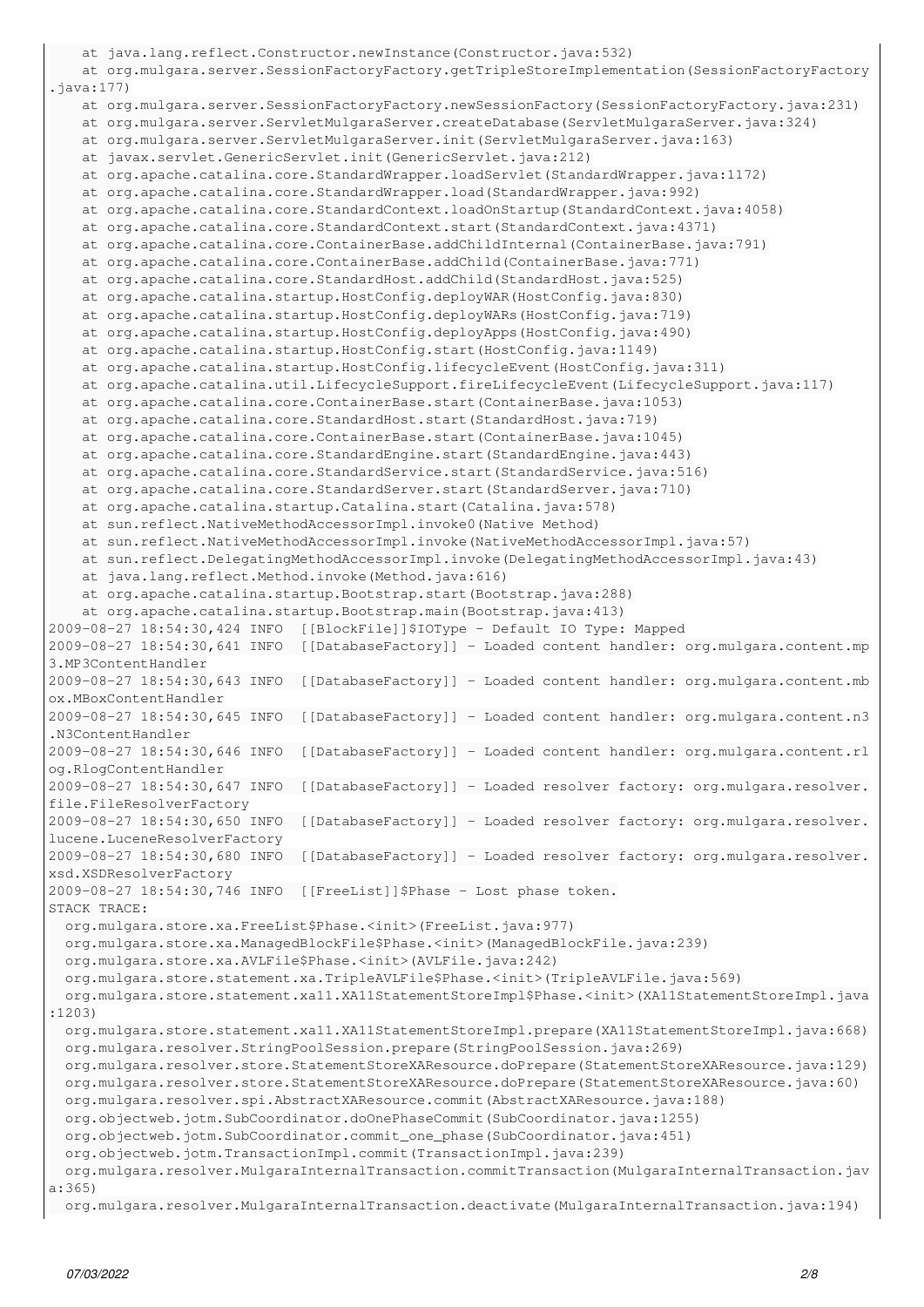```
  org.mulgara.resolver.MulgaraInternalTransaction.execute(MulgaraInternalTransaction.java:631)
    org.mulgara.resolver.DatabaseSession.execute(DatabaseSession.java:751)
    org.mulgara.resolver.DatabaseSession.bootstrapSystemModel(DatabaseSession.java:309)
   org.mulgara.resolver.Database.<init>(Database.java:988)
   org.mulgara.resolver.Database.<init>(Database.java:536)
   org.mulgara.resolver.Database.<init>(Database.java:321)
   sun.reflect.NativeConstructorAccessorImpl.newInstance0(Native Method)
    sun.reflect.NativeConstructorAccessorImpl.newInstance(NativeConstructorAccessorImpl.java:57)
    sun.reflect.DelegatingConstructorAccessorImpl.newInstance(DelegatingConstructorAccessorImpl.java
:45)
    java.lang.reflect.Constructor.newInstance(Constructor.java:532)
   org.mulgara.server.SessionFactoryFactory.getTripleStoreImplementation(SessionFactoryFactory.java
:177)
   org.mulgara.server.SessionFactoryFactory.newSessionFactory(SessionFactoryFactory.java:231)
   org.mulgara.server.ServletMulgaraServer.createDatabase(ServletMulgaraServer.java:324)
   org.mulgara.server.ServletMulgaraServer.init(ServletMulgaraServer.java:163)
    javax.servlet.GenericServlet.init(GenericServlet.java:212)
   org.apache.catalina.core.StandardWrapper.loadServlet(StandardWrapper.java:1172)
   org.apache.catalina.core.StandardWrapper.load(StandardWrapper.java:992)
   org.apache.catalina.core.StandardContext.loadOnStartup(StandardContext.java:4058)
   org.apache.catalina.core.StandardContext.start(StandardContext.java:4371)
   org.apache.catalina.core.ContainerBase.addChildInternal(ContainerBase.java:791)
   org.apache.catalina.core.ContainerBase.addChild(ContainerBase.java:771)
   org.apache.catalina.core.StandardHost.addChild(StandardHost.java:525)
   org.apache.catalina.startup.HostConfig.deployWAR(HostConfig.java:830)
   org.apache.catalina.startup.HostConfig.deployWARs(HostConfig.java:719)
   org.apache.catalina.startup.HostConfig.deployApps(HostConfig.java:490)
   org.apache.catalina.startup.HostConfig.start(HostConfig.java:1149)
   org.apache.catalina.startup.HostConfig.lifecycleEvent(HostConfig.java:311)
   org.apache.catalina.util.LifecycleSupport.fireLifecycleEvent(LifecycleSupport.java:117)
   org.apache.catalina.core.ContainerBase.start(ContainerBase.java:1053)
   org.apache.catalina.core.StandardHost.start(StandardHost.java:719)
   org.apache.catalina.core.ContainerBase.start(ContainerBase.java:1045)
   org.apache.catalina.core.StandardEngine.start(StandardEngine.java:443)
   org.apache.catalina.core.StandardService.start(StandardService.java:516)
   org.apache.catalina.core.StandardServer.start(StandardServer.java:710)
   org.apache.catalina.startup.Catalina.start(Catalina.java:578)
   sun.reflect.NativeMethodAccessorImpl.invoke0(Native Method)
   sun.reflect.NativeMethodAccessorImpl.invoke(NativeMethodAccessorImpl.java:57)
   sun.reflect.DelegatingMethodAccessorImpl.invoke(DelegatingMethodAccessorImpl.java:43)
    java.lang.reflect.Method.invoke(Method.java:616)
    org.apache.catalina.startup.Bootstrap.start(Bootstrap.java:288)
   org.apache.catalina.startup.Bootstrap.main(Bootstrap.java:413)
2009-08-27 18:54:30,747 INFO  [[FreeList]]$Phase - Lost phase token.
STACK TRACE:
   org.mulgara.store.xa.FreeList$Phase.<init>(FreeList.java:977)
    org.mulgara.store.xa.ManagedBlockFile$Phase.<init>(ManagedBlockFile.java:239)
    org.mulgara.store.statement.xa.TripleAVLFile$Phase.<init>(TripleAVLFile.java:570)
   org.mulgara.store.statement.xa11.XA11StatementStoreImpl$Phase.<init>(XA11StatementStoreImpl.java
:1203)
   org.mulgara.store.statement.xa11.XA11StatementStoreImpl.prepare(XA11StatementStoreImpl.java:668)
    org.mulgara.resolver.StringPoolSession.prepare(StringPoolSession.java:269)
   org.mulgara.resolver.store.StatementStoreXAResource.doPrepare(StatementStoreXAResource.java:129)
   org.mulgara.resolver.store.StatementStoreXAResource.doPrepare(StatementStoreXAResource.java:60)
   org.mulgara.resolver.spi.AbstractXAResource.commit(AbstractXAResource.java:188)
   org.objectweb.jotm.SubCoordinator.doOnePhaseCommit(SubCoordinator.java:1255)
   org.objectweb.jotm.SubCoordinator.commit_one_phase(SubCoordinator.java:451)
   org.objectweb.jotm.TransactionImpl.commit(TransactionImpl.java:239)
   org.mulgara.resolver.MulgaraInternalTransaction.commitTransaction(MulgaraInternalTransaction.jav
a:365)
    org.mulgara.resolver.MulgaraInternalTransaction.deactivate(MulgaraInternalTransaction.java:194)
    org.mulgara.resolver.MulgaraInternalTransaction.execute(MulgaraInternalTransaction.java:631)
    org.mulgara.resolver.DatabaseSession.execute(DatabaseSession.java:751)
    org.mulgara.resolver.DatabaseSession.bootstrapSystemModel(DatabaseSession.java:309)
    org.mulgara.resolver.Database.<init>(Database.java:988)
    org.mulgara.resolver.Database.<init>(Database.java:536)
```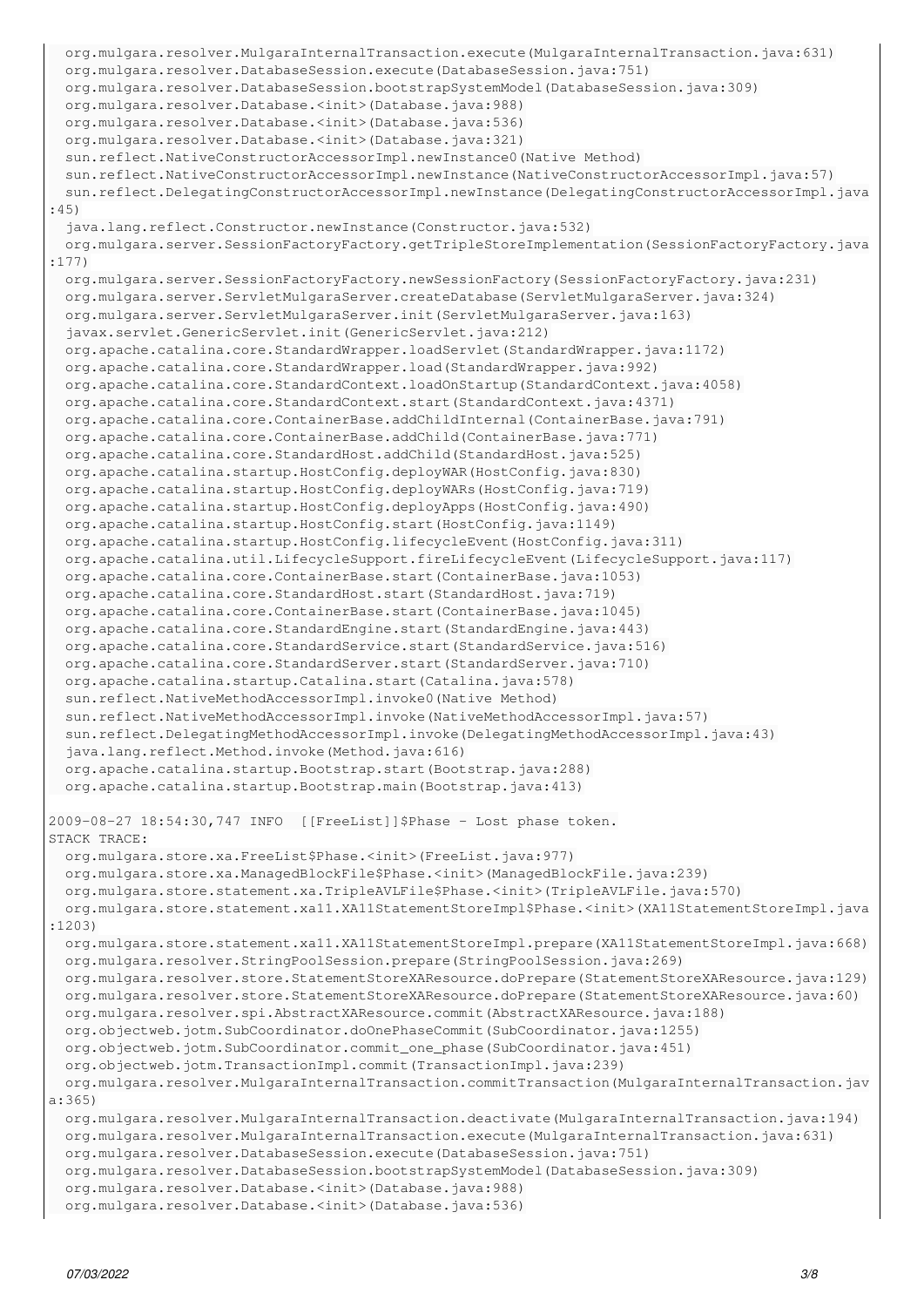```
  org.mulgara.resolver.Database.<init>(Database.java:321)
    sun.reflect.NativeConstructorAccessorImpl.newInstance0(Native Method)
    sun.reflect.NativeConstructorAccessorImpl.newInstance(NativeConstructorAccessorImpl.java:57)
    sun.reflect.DelegatingConstructorAccessorImpl.newInstance(DelegatingConstructorAccessorImpl.java
:45)
    java.lang.reflect.Constructor.newInstance(Constructor.java:532)
   org.mulgara.server.SessionFactoryFactory.getTripleStoreImplementation(SessionFactoryFactory.java
:177)
   org.mulgara.server.SessionFactoryFactory.newSessionFactory(SessionFactoryFactory.java:231)
   org.mulgara.server.ServletMulgaraServer.createDatabase(ServletMulgaraServer.java:324)
   org.mulgara.server.ServletMulgaraServer.init(ServletMulgaraServer.java:163)
   javax.servlet.GenericServlet.init(GenericServlet.java:212)
   org.apache.catalina.core.StandardWrapper.loadServlet(StandardWrapper.java:1172)
   org.apache.catalina.core.StandardWrapper.load(StandardWrapper.java:992)
   org.apache.catalina.core.StandardContext.loadOnStartup(StandardContext.java:4058)
   org.apache.catalina.core.StandardContext.start(StandardContext.java:4371)
   org.apache.catalina.core.ContainerBase.addChildInternal(ContainerBase.java:791)
   org.apache.catalina.core.ContainerBase.addChild(ContainerBase.java:771)
   org.apache.catalina.core.StandardHost.addChild(StandardHost.java:525)
   org.apache.catalina.startup.HostConfig.deployWAR(HostConfig.java:830)
   org.apache.catalina.startup.HostConfig.deployWARs(HostConfig.java:719)
   org.apache.catalina.startup.HostConfig.deployApps(HostConfig.java:490)
   org.apache.catalina.startup.HostConfig.start(HostConfig.java:1149)
   org.apache.catalina.startup.HostConfig.lifecycleEvent(HostConfig.java:311)
   org.apache.catalina.util.LifecycleSupport.fireLifecycleEvent(LifecycleSupport.java:117)
   org.apache.catalina.core.ContainerBase.start(ContainerBase.java:1053)
   org.apache.catalina.core.StandardHost.start(StandardHost.java:719)
   org.apache.catalina.core.ContainerBase.start(ContainerBase.java:1045)
   org.apache.catalina.core.StandardEngine.start(StandardEngine.java:443)
   org.apache.catalina.core.StandardService.start(StandardService.java:516)
   org.apache.catalina.core.StandardServer.start(StandardServer.java:710)
   org.apache.catalina.startup.Catalina.start(Catalina.java:578)
   sun.reflect.NativeMethodAccessorImpl.invoke0(Native Method)
   sun.reflect.NativeMethodAccessorImpl.invoke(NativeMethodAccessorImpl.java:57)
   sun.reflect.DelegatingMethodAccessorImpl.invoke(DelegatingMethodAccessorImpl.java:43)
    java.lang.reflect.Method.invoke(Method.java:616)
   org.apache.catalina.startup.Bootstrap.start(Bootstrap.java:288)
   org.apache.catalina.startup.Bootstrap.main(Bootstrap.java:413)
2009-08-27 18:54:30,776 INFO  [[DatabaseFactory]] - Loaded resolver factory: org.mulgara.resolver.
http.HttpResolverFactory
2009-08-27 18:54:30,777 INFO  [[DatabaseFactory]] - Loaded resolver factory: org.mulgara.resolver.
nodetype.NodeTypeResolverFactory
2009-08-27 18:54:30,835 INFO  [[DatabaseFactory]] - Loaded resolver factory: org.mulgara.resolver.
jar.JarResolverFactory
2009-08-27 18:54:30,837 INFO  [[DatabaseFactory]] - Loaded resolver factory: org.mulgara.resolver.
view.ViewResolverFactory
2009-08-27 18:54:30,917 INFO  [[DatabaseFactory]] - Loaded resolver factory: org.mulgara.resolver.
filesystem.FileSystemResolverFactory
2009-08-27 18:54:30,962 INFO  [[DatabaseFactory]] - Loaded resolver factory: org.mulgara.resolver.
prefix.PrefixResolverFactory
2009-08-27 18:54:30,985 INFO  [[DatabaseFactory]] - Loaded resolver factory: org.mulgara.resolver.
relational.RelationalResolverFactory
2009-08-27 18:54:31,016 INFO  [[DatabaseFactory]] - Loaded resolver factory: org.mulgara.resolver.
distributed.DistributedResolverFactory
2009-08-27 18:54:31,018 INFO  [[DatabaseFactory]] - Loaded resolver factory: org.mulgara.resolver.
nullres.NullResolverFactory
2009-08-27 18:54:31,030 INFO  [[DatabaseFactory]] - Loaded resolver factory: class org.mulgara.con
fig.RuleLoader
2009-08-27 18:54:31,030 INFO  [[DatabaseFactory]] - Loaded resolver factory: class org.mulgara.con
fig.RuleLoader
Aug 27, 2009 6:54:31 PM org.apache.coyote.http11.Http11Protocol start
INFO: Starting Coyote HTTP/1.1 on http-8080
Aug 27, 2009 6:54:31 PM org.apache.jk.common.ChannelSocket init
INFO: JK: ajp13 listening on /0.0.0.0:8009
Aug 27, 2009 6:54:31 PM org.apache.jk.server.JkMain start
INFO: Jk running ID=0 time=0/20  config=null
```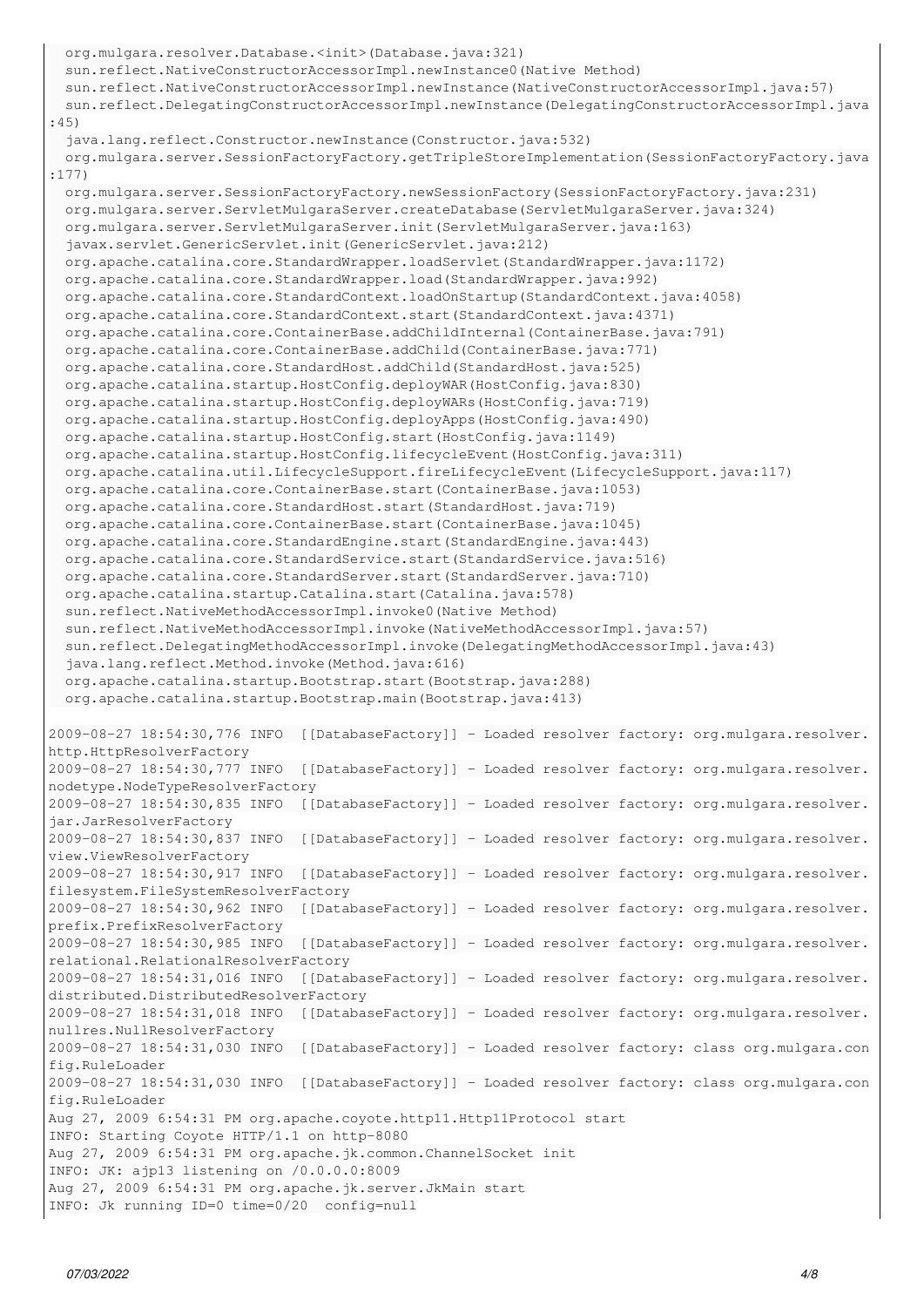### **History**

#### **#1 - 08/27/2009 11:11 PM - Zachary Whitley -**

INFO: Stopping Coyote HTTP/1.1 on http-8080 Aug 27, 2009 6:54:29 PM org.apache.catalina.core.AprLifecycleListener init INFO: The APR based Apache Tomcat Native library which allows optimal performance in production environments was not found on the java.library.path: /usr/lib/jvm/java-1.6.0-openjdk-1.6.0.0.x86\_64/jre/lib/amd64/server:/usr/lib/jvm/java-1.6.0-openjdk-1.6.0.0.x86\_64/jre/lib/amd64:/usr/lib/jvm/java-1.6.0 openjdk-1.6.0.0.x86\_64/jre/../lib/amd64:/usr/java/packages/lib/amd64:/usr/lib64:/lib64:/lib:/usr/lib Aug 27, 2009 6:54:29 PM org.apache.coyote.http11.Http11Protocol init INFO: Initializing Coyote HTTP/1.1 on http-8080 Aug 27, 2009 6:54:29 PM org.apache.catalina.startup.Catalina load INFO: Initialization processed in 500 ms Aug 27, 2009 6:54:29 PM org.apache.catalina.users.MemoryUserDatabase save WARNING: User database is not persistable - no write permissions on directory Aug 27, 2009 6:54:29 PM org.apache.catalina.core.StandardService start INFO: Starting service Catalina Aug 27, 2009 6:54:29 PM org.apache.catalina.core.StandardEngine start INFO: Starting Servlet Engine: Apache Tomcat/6.0.18 Aug 27, 2009 6:54:29 PM org.apache.catalina.startup.HostConfig deployWAR INFO: Deploying web application archive mulgara-2.1.3.war 2009-08-27 18:54:29,954 INFO [ServletMulgaraServer](https://code.mulgara.org/projects/mulgara/wiki/ServletMulgaraServer) - Using logging configuration from file:/usr/share/tomcat6/webapps/mulgara-2.1.3/WEB-INF/conf/log4j-mulgara-war.properties 2009-08-27 18:54:29,957 INFO [ServletMulgaraServer](https://code.mulgara.org/projects/mulgara/wiki/ServletMulgaraServer) - Initialising Mulgara server servlet 2009-08-27 18:54:29,959 INFO [ServletMulgaraServer](https://code.mulgara.org/projects/mulgara/wiki/ServletMulgaraServer) - Obtained localhost.localdomain automatically for server 2009-08-27 18:54:29,960 INFO [ServletMulgaraServer](https://code.mulgara.org/projects/mulgara/wiki/ServletMulgaraServer) - Starting Mulgara server at rmi://localhost.localdomain/server1 in directory /tmp/mulgara/server1 2009-08-27 18:54:30,267 INFO Jotm - JOTM started with a local transaction factory which is not bound. 2009-08-27 18:54:30,268 INFO Jotm - CAROL initialization 2009-08-27 18:54:30,274 INFO [ConfigurationRepository](https://code.mulgara.org/projects/mulgara/wiki/ConfigurationRepository) - No protocols were defined for property 'carol.protocols', trying with default protocol = 'jrmp'. 2009-08-27 18:54:30,374 INFO Current - JOTM 2.0.10 2009-08-27 18:54:30,393 INFO Database - Host name aliases for this server are: [localhost.localdomain, 127.0.0.1, localhost] 2009-08-27 18:54:30,395 INFO [ServerInfoRef](https://code.mulgara.org/projects/mulgara/wiki/ServerInfoRef) - Unable to set 'HostnameAliases' for Server Info java.lang.NoSuchMethodException: org.mulgara.server.ServerInfo.setHostnameAliases(java.util.HashSet) at java.lang.Class.getMethod(Class.java:1622) at org.mulgara.util.ServerInfoRef.findSetter(ServerInfoRef.java:179) at org.mulgara.util.ServerInfoRef.setServerInfoProperty(ServerInfoRef.java:121) at org.mulgara.util.ServerInfoRef.setHostnameAliases(ServerInfoRef.java:56) at org.mulgara.resolver.Database.<init>(Database.java:844) at org.mulgara.resolver.Database.<init>(Database.java:536) at org.mulgara.resolver.Database.<init>(Database.java:321) at sun.reflect.NativeConstructorAccessorImpl.newInstance0(Native Method) at sun.reflect.NativeConstructorAccessorImpl.newInstance(NativeConstructorAccessorImpl.java:57) at sun.reflect.DelegatingConstructorAccessorImpl.newInstance(DelegatingConstructorAccessorImpl.java:45) at java.lang.reflect.Constructor.newInstance(Constructor.java:532) at org.mulgara.server.SessionFactoryFactory.getTripleStoreImplementation(SessionFactoryFactory.java:177) at org.mulgara.server.SessionFactoryFactory.newSessionFactory(SessionFactoryFactory.java:231) at org.mulgara.server.ServletMulgaraServer.createDatabase(ServletMulgaraServer.java:324) at org.mulgara.server.ServletMulgaraServer.init(ServletMulgaraServer.java:163) at javax.servlet.GenericServlet.init(GenericServlet.java:212) at org.apache.catalina.core.StandardWrapper.loadServlet(StandardWrapper.java:1172) at org.apache.catalina.core.StandardWrapper.load(StandardWrapper.java:992) at org.apache.catalina.core.StandardContext.loadOnStartup(StandardContext.java:4058) at org.apache.catalina.core.StandardContext.start(StandardContext.java:4371) at org.apache.catalina.core.ContainerBase.addChildInternal(ContainerBase.java:791) at org.apache.catalina.core.ContainerBase.addChild(ContainerBase.java:771) at org.apache.catalina.core.StandardHost.addChild(StandardHost.java:525) at org.apache.catalina.startup.HostConfig.deployWAR(HostConfig.java:830) at org.apache.catalina.startup.HostConfig.deployWARs(HostConfig.java:719) at org.apache.catalina.startup.HostConfig.deployApps(HostConfig.java:490) at org.apache.catalina.startup.HostConfig.start(HostConfig.java:1149) at org.apache.catalina.startup.HostConfig.lifecycleEvent(HostConfig.java:311) at org.apache.catalina.util.LifecycleSupport.fireLifecycleEvent(LifecycleSupport.java:117) at org.apache.catalina.core.ContainerBase.start(ContainerBase.java:1053) at org.apache.catalina.core.StandardHost.start(StandardHost.java:719) at org.apache.catalina.core.ContainerBase.start(ContainerBase.java:1045) at org.apache.catalina.core.StandardEngine.start(StandardEngine.java:443) at org.apache.catalina.core.StandardService.start(StandardService.java:516) at org.apache.catalina.core.StandardServer.start(StandardServer.java:710) at org.apache.catalina.startup.Catalina.start(Catalina.java:578) at sun.reflect.NativeMethodAccessorImpl.invoke0(Native Method)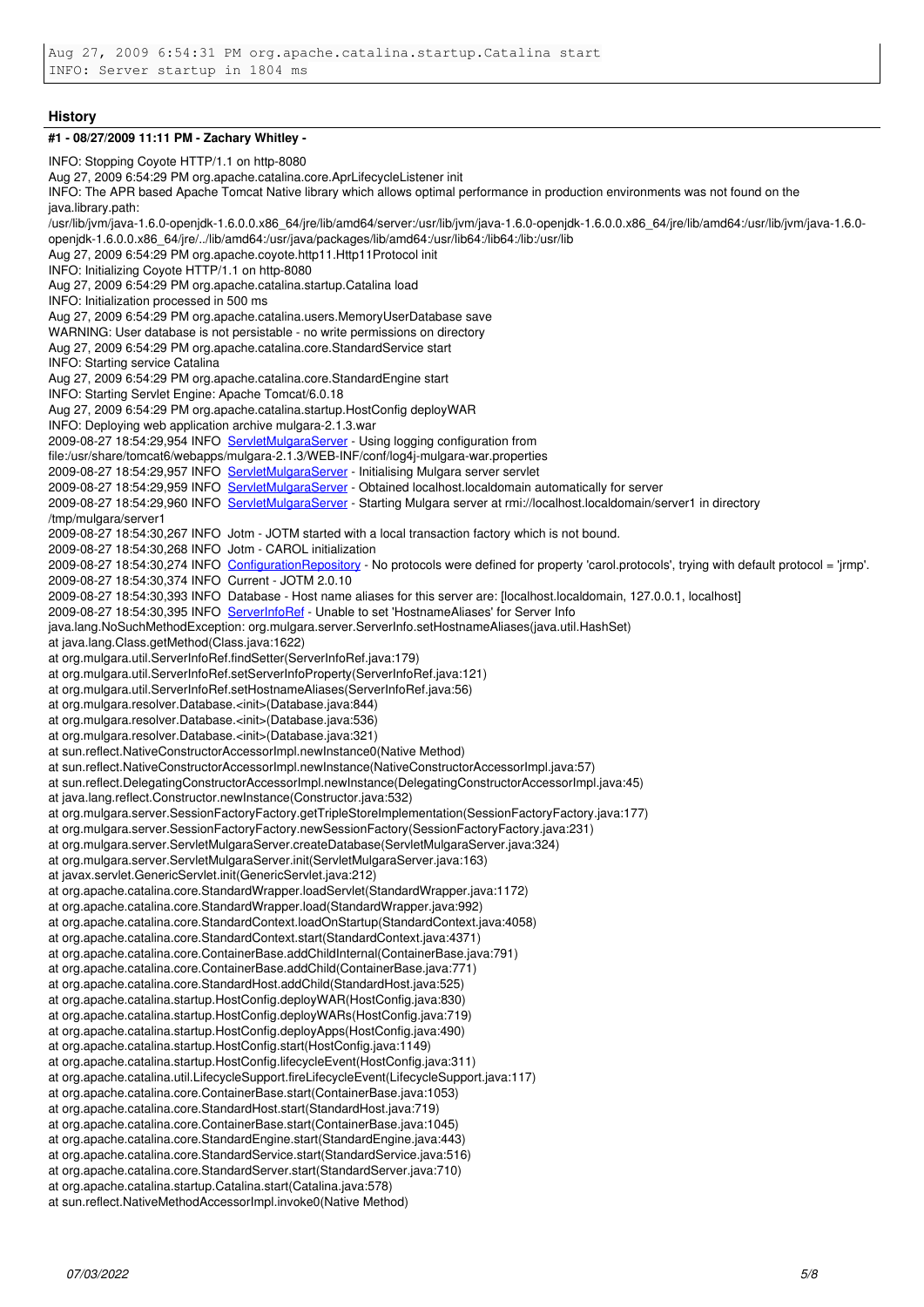at sun.reflect.DelegatingMethodAccessorImpl.invoke(DelegatingMethodAccessorImpl.java:43) at java.lang.reflect.Method.invoke(Method.java:616) at org.apache.catalina.startup.Bootstrap.start(Bootstrap.java:288) at org.apache.catalina.startup.Bootstrap.main(Bootstrap.java:413) 2009-08-27 18:54:30,424 INFO [BlockFile](https://code.mulgara.org/projects/mulgara/wiki/BlockFile)\$IOType - Default IO Type: Mapped 2009-08-27 18:54:30,641 INFO [DatabaseFactory](https://code.mulgara.org/projects/mulgara/wiki/DatabaseFactory) - Loaded content handler: org.mulgara.content.mp3.MP3ContentHandler 2009-08-27 18:54:30,643 INFO [DatabaseFactory](https://code.mulgara.org/projects/mulgara/wiki/DatabaseFactory) - Loaded content handler: org.mulgara.content.mbox.MBoxContentHandler 2009-08-27 18:54:30,645 INFO [DatabaseFactory](https://code.mulgara.org/projects/mulgara/wiki/DatabaseFactory) - Loaded content handler: org.mulgara.content.n3.N3ContentHandler 2009-08-27 18:54:30,646 INFO [DatabaseFactory](https://code.mulgara.org/projects/mulgara/wiki/DatabaseFactory) - Loaded content handler: org.mulgara.content.rlog.RlogContentHandler 2009-08-27 18:54:30,647 INFO [DatabaseFactory](https://code.mulgara.org/projects/mulgara/wiki/DatabaseFactory) - Loaded resolver factory: org.mulgara.resolver.file.FileResolverFactory 2009-08-27 18:54:30,650 INFO [DatabaseFactory](https://code.mulgara.org/projects/mulgara/wiki/DatabaseFactory) - Loaded resolver factory: org.mulgara.resolver.lucene.LuceneResolverFactory 2009-08-27 18:54:30,680 INFO [DatabaseFactory](https://code.mulgara.org/projects/mulgara/wiki/DatabaseFactory) - Loaded resolver factory: org.mulgara.resolver.xsd.XSDResolverFactory 2009-08-27 18:54:30,746 INFO [FreeList\\$](https://code.mulgara.org/projects/mulgara/wiki/FreeList)Phase - Lost phase token. STACK TRACE: org.mulgara.store.xa.FreeList\$Phase.<init>(FreeList.java:977) org.mulgara.store.xa.ManagedBlockFile\$Phase.<init>(ManagedBlockFile.java:239) org.mulgara.store.xa.AVLFile\$Phase.<init>(AVLFile.java:242) org.mulgara.store.statement.xa.TripleAVLFile\$Phase.<init>(TripleAVLFile.java:569) org.mulgara.store.statement.xa11.XA11StatementStoreImpl\$Phase.<init>(XA11StatementStoreImpl.java:1203) org.mulgara.store.statement.xa11.XA11StatementStoreImpl.prepare(XA11StatementStoreImpl.java:668) org.mulgara.resolver.StringPoolSession.prepare(StringPoolSession.java:269) org.mulgara.resolver.store.StatementStoreXAResource.doPrepare(StatementStoreXAResource.java:129) org.mulgara.resolver.store.StatementStoreXAResource.doPrepare(StatementStoreXAResource.java:60) org.mulgara.resolver.spi.AbstractXAResource.commit(AbstractXAResource.java:188) org.objectweb.jotm.SubCoordinator.doOnePhaseCommit(SubCoordinator.java:1255) org.objectweb.jotm.SubCoordinator.commit\_one\_phase(SubCoordinator.java:451) org.objectweb.jotm.TransactionImpl.commit(TransactionImpl.java:239) org.mulgara.resolver.MulgaraInternalTransaction.commitTransaction(MulgaraInternalTransaction.java:365) org.mulgara.resolver.MulgaraInternalTransaction.deactivate(MulgaraInternalTransaction.java:194) org.mulgara.resolver.MulgaraInternalTransaction.execute(MulgaraInternalTransaction.java:631) org.mulgara.resolver.DatabaseSession.execute(DatabaseSession.java:751) org.mulgara.resolver.DatabaseSession.bootstrapSystemModel(DatabaseSession.java:309) org.mulgara.resolver.Database.<init>(Database.java:988) org.mulgara.resolver.Database.<init>(Database.java:536) org.mulgara.resolver.Database.<init>(Database.java:321) sun.reflect.NativeConstructorAccessorImpl.newInstance0(Native Method) sun.reflect.NativeConstructorAccessorImpl.newInstance(NativeConstructorAccessorImpl.java:57) sun.reflect.DelegatingConstructorAccessorImpl.newInstance(DelegatingConstructorAccessorImpl.java:45) java.lang.reflect.Constructor.newInstance(Constructor.java:532) org.mulgara.server.SessionFactoryFactory.getTripleStoreImplementation(SessionFactoryFactory.java:177) org.mulgara.server.SessionFactoryFactory.newSessionFactory(SessionFactoryFactory.java:231) org.mulgara.server.ServletMulgaraServer.createDatabase(ServletMulgaraServer.java:324) org.mulgara.server.ServletMulgaraServer.init(ServletMulgaraServer.java:163) javax.servlet.GenericServlet.init(GenericServlet.java:212) org.apache.catalina.core.StandardWrapper.loadServlet(StandardWrapper.java:1172) org.apache.catalina.core.StandardWrapper.load(StandardWrapper.java:992) org.apache.catalina.core.StandardContext.loadOnStartup(StandardContext.java:4058) org.apache.catalina.core.StandardContext.start(StandardContext.java:4371) org.apache.catalina.core.ContainerBase.addChildInternal(ContainerBase.java:791) org.apache.catalina.core.ContainerBase.addChild(ContainerBase.java:771) org.apache.catalina.core.StandardHost.addChild(StandardHost.java:525) org.apache.catalina.startup.HostConfig.deployWAR(HostConfig.java:830) org.apache.catalina.startup.HostConfig.deployWARs(HostConfig.java:719) org.apache.catalina.startup.HostConfig.deployApps(HostConfig.java:490) org.apache.catalina.startup.HostConfig.start(HostConfig.java:1149) org.apache.catalina.startup.HostConfig.lifecycleEvent(HostConfig.java:311) org.apache.catalina.util.LifecycleSupport.fireLifecycleEvent(LifecycleSupport.java:117) org.apache.catalina.core.ContainerBase.start(ContainerBase.java:1053) org.apache.catalina.core.StandardHost.start(StandardHost.java:719) org.apache.catalina.core.ContainerBase.start(ContainerBase.java:1045) org.apache.catalina.core.StandardEngine.start(StandardEngine.java:443) org.apache.catalina.core.StandardService.start(StandardService.java:516) org.apache.catalina.core.StandardServer.start(StandardServer.java:710) org.apache.catalina.startup.Catalina.start(Catalina.java:578) sun.reflect.NativeMethodAccessorImpl.invoke0(Native Method) sun.reflect.NativeMethodAccessorImpl.invoke(NativeMethodAccessorImpl.java:57) sun.reflect.DelegatingMethodAccessorImpl.invoke(DelegatingMethodAccessorImpl.java:43) java.lang.reflect.Method.invoke(Method.java:616) org.apache.catalina.startup.Bootstrap.start(Bootstrap.java:288) org.apache.catalina.startup.Bootstrap.main(Bootstrap.java:413)

at sun.reflect.NativeMethodAccessorImpl.invoke(NativeMethodAccessorImpl.java:57)

2009-08-27 18:54:30,747 INFO [FreeList\\$](https://code.mulgara.org/projects/mulgara/wiki/FreeList)Phase - Lost phase token. STACK TRACE: org.mulgara.store.xa.FreeList\$Phase.<init>(FreeList.java:977)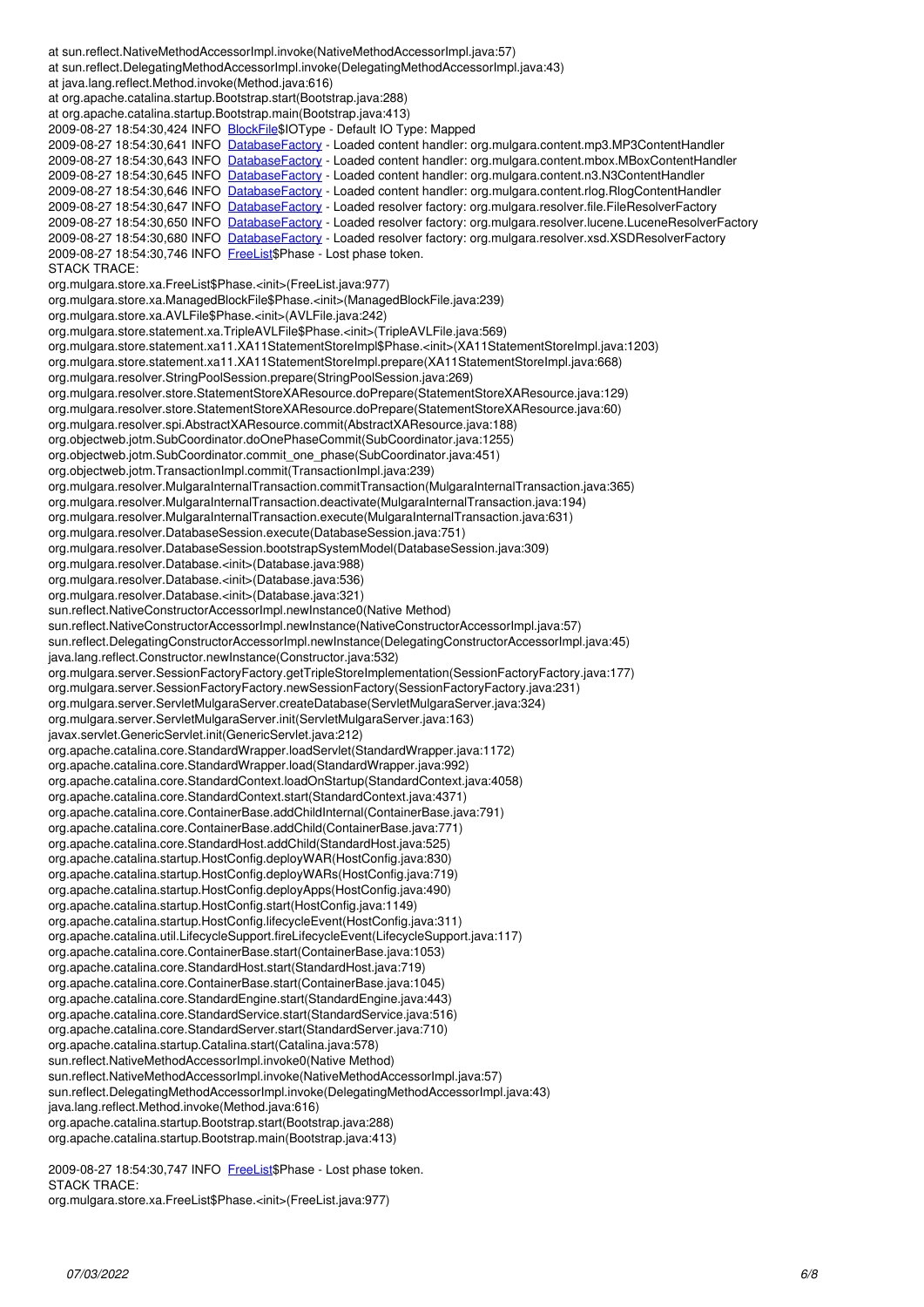org.mulgara.store.xa.ManagedBlockFile\$Phase.<init>(ManagedBlockFile.java:239) org.mulgara.store.statement.xa.TripleAVLFile\$Phase.<init>(TripleAVLFile.java:570) org.mulgara.store.statement.xa11.XA11StatementStoreImpl\$Phase.<init>(XA11StatementStoreImpl.java:1203) org.mulgara.store.statement.xa11.XA11StatementStoreImpl.prepare(XA11StatementStoreImpl.java:668) org.mulgara.resolver.StringPoolSession.prepare(StringPoolSession.java:269) org.mulgara.resolver.store.StatementStoreXAResource.doPrepare(StatementStoreXAResource.java:129) org.mulgara.resolver.store.StatementStoreXAResource.doPrepare(StatementStoreXAResource.java:60) org.mulgara.resolver.spi.AbstractXAResource.commit(AbstractXAResource.java:188) org.objectweb.jotm.SubCoordinator.doOnePhaseCommit(SubCoordinator.java:1255) org.objectweb.jotm.SubCoordinator.commit\_one\_phase(SubCoordinator.java:451) org.objectweb.jotm.TransactionImpl.commit(TransactionImpl.java:239) org.mulgara.resolver.MulgaraInternalTransaction.commitTransaction(MulgaraInternalTransaction.java:365) org.mulgara.resolver.MulgaraInternalTransaction.deactivate(MulgaraInternalTransaction.java:194) org.mulgara.resolver.MulgaraInternalTransaction.execute(MulgaraInternalTransaction.java:631) org.mulgara.resolver.DatabaseSession.execute(DatabaseSession.java:751) org.mulgara.resolver.DatabaseSession.bootstrapSystemModel(DatabaseSession.java:309) org.mulgara.resolver.Database.<init>(Database.java:988) org.mulgara.resolver.Database.<init>(Database.java:536) org.mulgara.resolver.Database.<init>(Database.java:321) sun.reflect.NativeConstructorAccessorImpl.newInstance0(Native Method) sun.reflect.NativeConstructorAccessorImpl.newInstance(NativeConstructorAccessorImpl.java:57) sun.reflect.DelegatingConstructorAccessorImpl.newInstance(DelegatingConstructorAccessorImpl.java:45) java.lang.reflect.Constructor.newInstance(Constructor.java:532) org.mulgara.server.SessionFactoryFactory.getTripleStoreImplementation(SessionFactoryFactory.java:177) org.mulgara.server.SessionFactoryFactory.newSessionFactory(SessionFactoryFactory.java:231) org.mulgara.server.ServletMulgaraServer.createDatabase(ServletMulgaraServer.java:324) org.mulgara.server.ServletMulgaraServer.init(ServletMulgaraServer.java:163) javax.servlet.GenericServlet.init(GenericServlet.java:212) org.apache.catalina.core.StandardWrapper.loadServlet(StandardWrapper.java:1172) org.apache.catalina.core.StandardWrapper.load(StandardWrapper.java:992) org.apache.catalina.core.StandardContext.loadOnStartup(StandardContext.java:4058) org.apache.catalina.core.StandardContext.start(StandardContext.java:4371) org.apache.catalina.core.ContainerBase.addChildInternal(ContainerBase.java:791) org.apache.catalina.core.ContainerBase.addChild(ContainerBase.java:771) org.apache.catalina.core.StandardHost.addChild(StandardHost.java:525) org.apache.catalina.startup.HostConfig.deployWAR(HostConfig.java:830) org.apache.catalina.startup.HostConfig.deployWARs(HostConfig.java:719) org.apache.catalina.startup.HostConfig.deployApps(HostConfig.java:490) org.apache.catalina.startup.HostConfig.start(HostConfig.java:1149) org.apache.catalina.startup.HostConfig.lifecycleEvent(HostConfig.java:311) org.apache.catalina.util.LifecycleSupport.fireLifecycleEvent(LifecycleSupport.java:117) org.apache.catalina.core.ContainerBase.start(ContainerBase.java:1053) org.apache.catalina.core.StandardHost.start(StandardHost.java:719) org.apache.catalina.core.ContainerBase.start(ContainerBase.java:1045) org.apache.catalina.core.StandardEngine.start(StandardEngine.java:443) org.apache.catalina.core.StandardService.start(StandardService.java:516) org.apache.catalina.core.StandardServer.start(StandardServer.java:710) org.apache.catalina.startup.Catalina.start(Catalina.java:578) sun.reflect.NativeMethodAccessorImpl.invoke0(Native Method) sun.reflect.NativeMethodAccessorImpl.invoke(NativeMethodAccessorImpl.java:57) sun.reflect.DelegatingMethodAccessorImpl.invoke(DelegatingMethodAccessorImpl.java:43) java.lang.reflect.Method.invoke(Method.java:616) org.apache.catalina.startup.Bootstrap.start(Bootstrap.java:288) org.apache.catalina.startup.Bootstrap.main(Bootstrap.java:413) 2009-08-27 18:54:30,776 INFO [DatabaseFactory](https://code.mulgara.org/projects/mulgara/wiki/DatabaseFactory) - Loaded resolver factory: org.mulgara.resolver.http.HttpResolverFactory 2009-08-27 18:54:30,777 INFO [DatabaseFactory](https://code.mulgara.org/projects/mulgara/wiki/DatabaseFactory) - Loaded resolver factory: org.mulgara.resolver.nodetype.NodeTypeResolverFactory 2009-08-27 18:54:30,835 INFO [DatabaseFactory](https://code.mulgara.org/projects/mulgara/wiki/DatabaseFactory) - Loaded resolver factory: org.mulgara.resolver.jar.JarResolverFactory 2009-08-27 18:54:30,837 INFO [DatabaseFactory](https://code.mulgara.org/projects/mulgara/wiki/DatabaseFactory) - Loaded resolver factory: org.mulgara.resolver.view.ViewResolverFactory 2009-08-27 18:54:30,917 INFO [DatabaseFactory](https://code.mulgara.org/projects/mulgara/wiki/DatabaseFactory) - Loaded resolver factory: org.mulgara.resolver.filesystem.FileSystemResolverFactory

# 2009-08-27 18:54:30,962 INFO [DatabaseFactory](https://code.mulgara.org/projects/mulgara/wiki/DatabaseFactory) - Loaded resolver factory: org.mulgara.resolver.prefix.PrefixResolverFactory

2009-08-27 18:54:30,985 INFO [DatabaseFactory](https://code.mulgara.org/projects/mulgara/wiki/DatabaseFactory) - Loaded resolver factory: org.mulgara.resolver.relational.RelationalResolverFactory

2009-08-27 18:54:31,016 INFO [DatabaseFactory](https://code.mulgara.org/projects/mulgara/wiki/DatabaseFactory) - Loaded resolver factory: org.mulgara.resolver.distributed.DistributedResolverFactory

2009-08-27 18:54:31,018 INFO [DatabaseFactory](https://code.mulgara.org/projects/mulgara/wiki/DatabaseFactory) - Loaded resolver factory: org.mulgara.resolver.nullres.NullResolverFactory

2009-08-27 18:54:31,030 INFO [DatabaseFactory](https://code.mulgara.org/projects/mulgara/wiki/DatabaseFactory) - Loaded resolver factory: class org.mulgara.config.RuleLoader

2009-08-27 18:54:31,030 INFO [DatabaseFactory](https://code.mulgara.org/projects/mulgara/wiki/DatabaseFactory) - Loaded resolver factory: class org.mulgara.config.RuleLoader

Aug 27, 2009 6:54:31 PM org.apache.coyote.http11.Http11Protocol start

INFO: Starting Coyote HTTP/1.1 on http-8080 Aug 27, 2009 6:54:31 PM org.apache.jk.common.ChannelSocket init

INFO: JK: ajp13 listening on /0.0.0.0:8009

Aug 27, 2009 6:54:31 PM org.apache.jk.server.JkMain start

INFO: Jk running ID=0 time=0/20 config=null

Aug 27, 2009 6:54:31 PM org.apache.catalina.startup.Catalina start

INFO: Server startup in 1804 ms